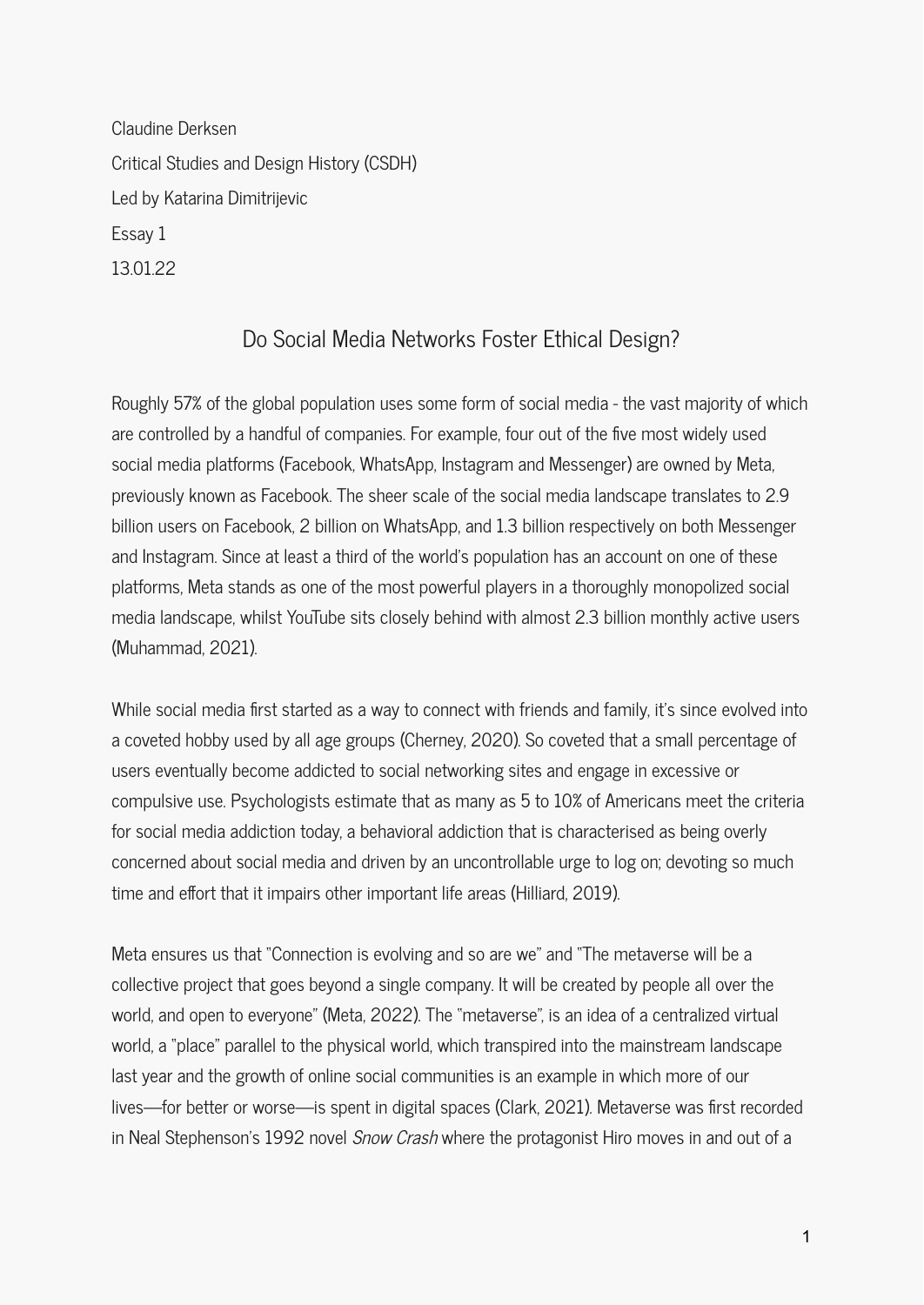place called the metaverse, a small-scale urban landscape created through code and where users can have lifelike experiences (Roy, 2021).

Online, dopamine-inducing social environments - and the addiction that comes with them - have excelled so fast that tech giants have invested millions into this so-called future version of the internet. Facebook whistleblower Frances Haugen told UK lawmakers that she's "shocked" that the company is pouring so much money into the metaverse (Hamilton, 2021); a tactical distraction from the many harms that have come from the company's profit-driven decision-making and worried that Facebook's new immersive platform would only exacerbate its existing safety flaws (Chow, 2022).

Social media users produce the same neural circuitry that is caused by gambling and recreational drugs to keep them using their platforms as much as possible. The many features designed within its complex architecture, causes the brain's reward area to trigger the same kind of chemical reaction seen with drugs like Cocaine (Hilliard, 2019).

But how do design decisions of these widely popular social media networking sites increase its popularity, keep us coming back for more and consequently leave our offline networks behind?

The "attention economy" is a relatively new term typically exploited in ad-based businesses where the user of a product or service is not a direct source of revenue but rather the user's attention is the product, and this product in turn is sold to advertisers or other buyers (Williams, 2018 as cited in Bhargava and Velasquez, 2020). More traditional ad-based media including newspapers, radio, and network television have operated on attention-economy business models (Wu, 2016, as cited in Bhargava and Velasquez, 2020) but, the most valuable and influential form are social media companies (PwC, 2018, as cited in Bhargava and Velasquez, 2020). The more we interact and engage, the more our data "provides the basis for invisible discrimination; used to influence our choices, both our habits of consumption and our intellectual habits." says journalist Franklin Foer (Foer, 2017).

These technologies, designed and implemented by a small group of engineers at a small group of companies, are widely deployed, and they are accessed by a large number of people. Tristan Harris, former design ethicist at Google and founder of Time Well Spent, a not-for-profit initiative to help educate businesses, users, and designers about morally acceptable technology design choices says "Never before in history have such a small number of designers—a handful of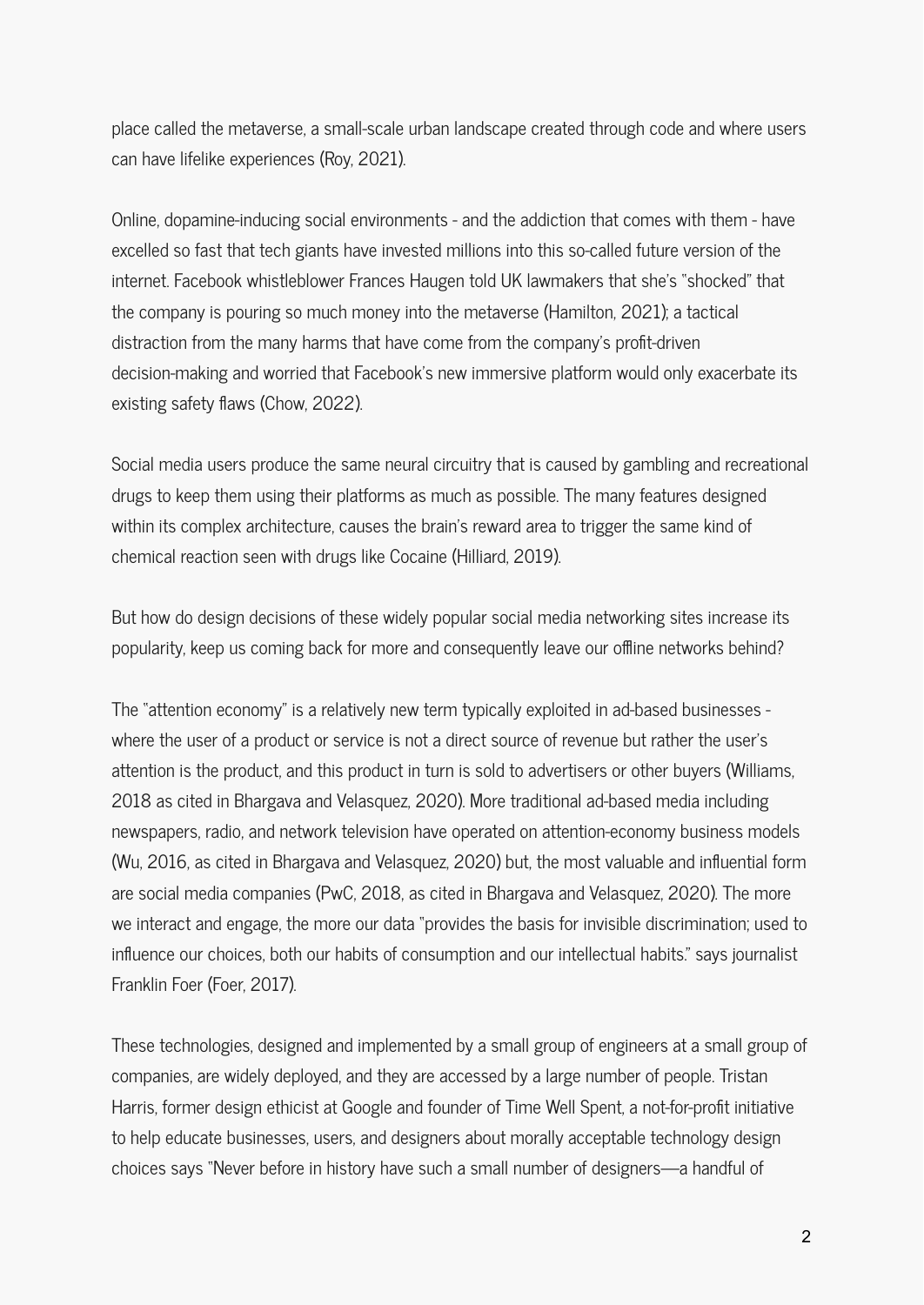young, mostly male engineers, living in the Bay Area of California, working at a handful of tech companies—had such a large influence on two billion people's thoughts and choices" (Pontefract, 2018).

The complexity of social media design, alongside many of the features that make social media so interactive (and addictive), is the deep understanding of human behaviour. The user experience design (UX design) is cleverly executed, from the way we interact and engage with other users, to how we create content and share it, in tandem with the way the interfaces drive us to action and fill the space on our screens (Wood, n.d.) as you can find in Figure 1 (Varsha Pammi, 2020).



Figure 1. Varsha Pammi, 2020. Interaction Design Uploading a video. [image] Available at: <https://uxplanet.org/what-makes-tiktok-so-addictive-e951f4ba8052> [Accessed 13 January 2022].

In 2009, Facebook introduced the 'like' button which now currently sits within the emojis button and includes six more single-click 'reaction' emojis as shown in Figure 2. Today, emojis, first created by Shigetaka Kurita in 1999 (Prisco, 2018) are used as communicative symbols to convey emotional content from sender to receiver in computer-mediated communication. Emojis are ambiguous because they do not symbolize a discrete emotion or feeling state and thus their meaning relies on the context of the message in which they are embedded (Fischer and Herbert, 2021). One of the original designers of the like button, Justin Rosenstein, said "It is common for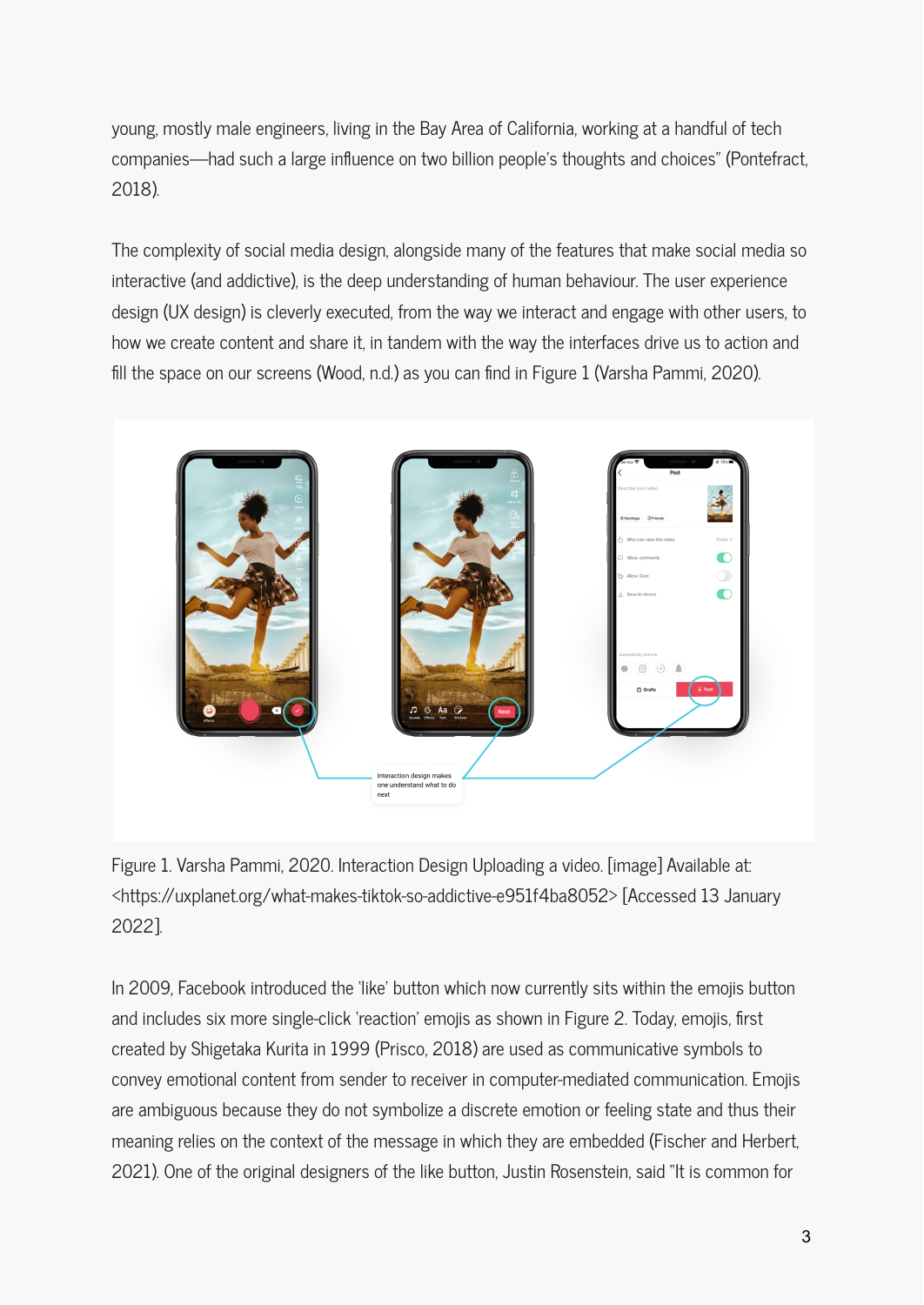humans to develop things with the best of intentions and for them to have unintended, negative consequences" (Morgans, 2017). It is argued that the like button is the main design feature that can also draw users back. Receiving a 'like' causes that dopamine rush, a feeling of validation and social acceptance. It's a modern currency traded all over the internet which can be of extremely high value to both users and advertisers alike (Wood, n.d.).



Figure 2. Claudine Derksen, 2022. Reaction emojis on Facebook. [image] Available at: <https://www.facebook.com/> [Accessed 13 January 2022].

But when Vice (Morgans, 2017) asked Rosenstein what he thinks is the most deceptive form of social media manipulation, he commented on the push notification. "The vast majority of push notifications are just distractions that pull us out of the moment," he says. "They get us hooked on pulling our phones out and getting lost in a quick hit of information that could wait for later, or doesn't matter at all." Rosenstein explains further that by demanding more ethical design practices from companies - in the same way that we demand ethical environmental practices we'll force change and get back our free time (Morgans, 2017).

Bhargava and Velasquez (2020) argued that while the specific mechanisms social media companies use in designing their platforms in ways that have rendered them addictive have evolved over time, three design elements are common to point out: first, the use of intermittent variable rewards (or what is sometimes called the slot machine effect) (Griffiths, 2018; Harris, 2019; Williams, 2018; Wu, 2016) as demonstrated in Figure 3 (Rogers, 2021); second, design features that take advantage of our desires for social validation and social reciprocity; and third, platform designs that erode natural stopping cues (Alter, 2017: 9).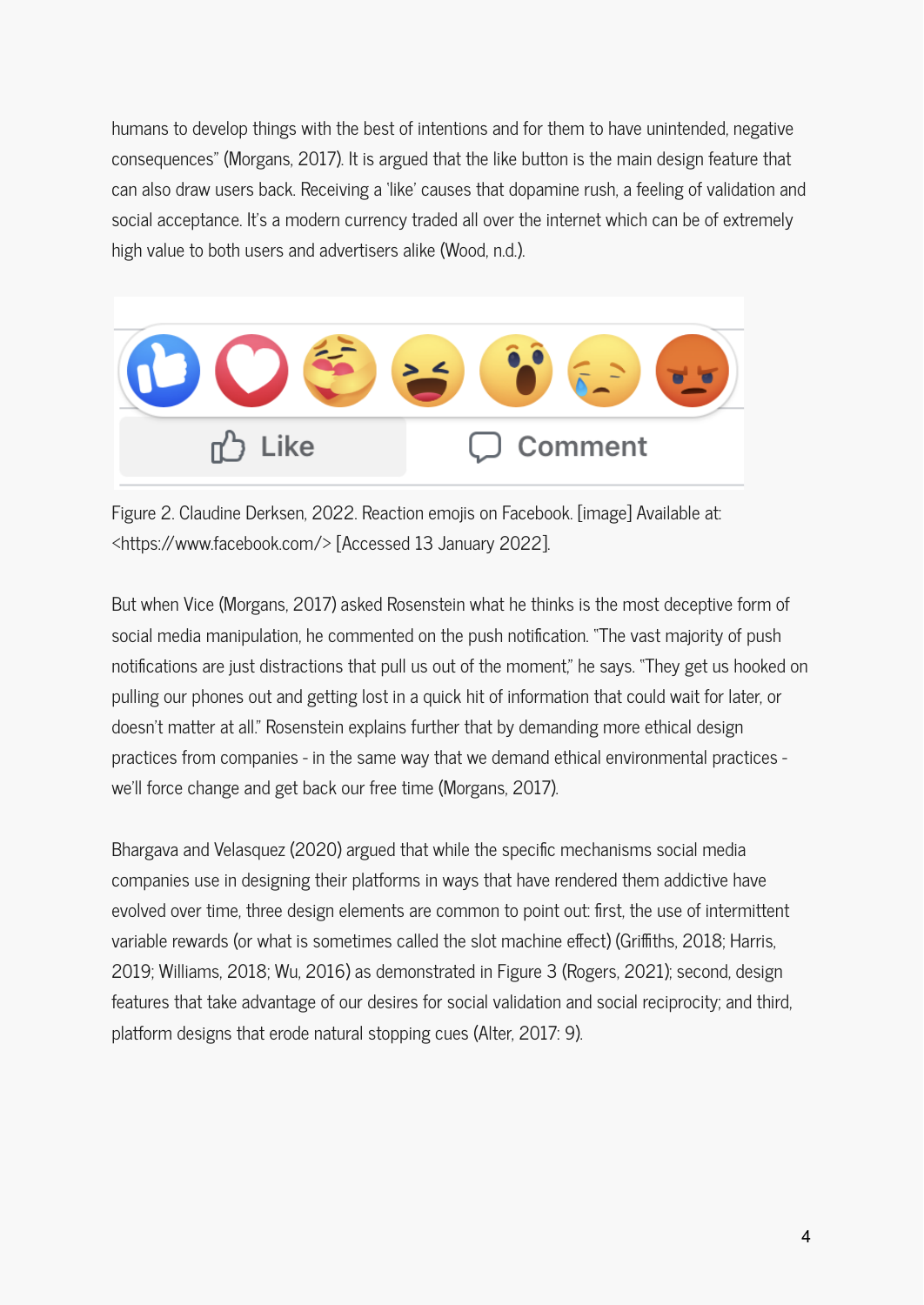

Figure 3. 'Quick fix: Machine selling likes and followers', interactive installation by Dries Depoorter. Source: Depoorter (2019), as cited in (Rogers, 2021).

From another critical design perspective, another common design feature - the 'News Feed' which provides both personalisation and convenience, assembling a list of updates and bringing them together into a single location, begs fundamental questions about values, ideologies, and norms. (Dunne and Raby, 2001; Dunne, 2006; Bardzell and Bardzell, 2013, as cited in Munn, 2020). The infinite scrolling design feature relates back to the slot machine effect where users get variable 'rewards' from pulling the feed up then down in order to refresh content. You're unsure what will appear, but once the loading is finished, you'll likely be served a post you're interested in. Anticipation builds during the load time and the behaviour is reinforced (Wood, n.d.).

As (Case, 2018) pointed out, it will take many years of study and debate to understand and address the civic design flaws which help make social media so corrosively addictive. Although there can be a mutual benefit in using social media networks where people have built successful careers and relationships, addictive tendencies can diminish face-to-face social interaction and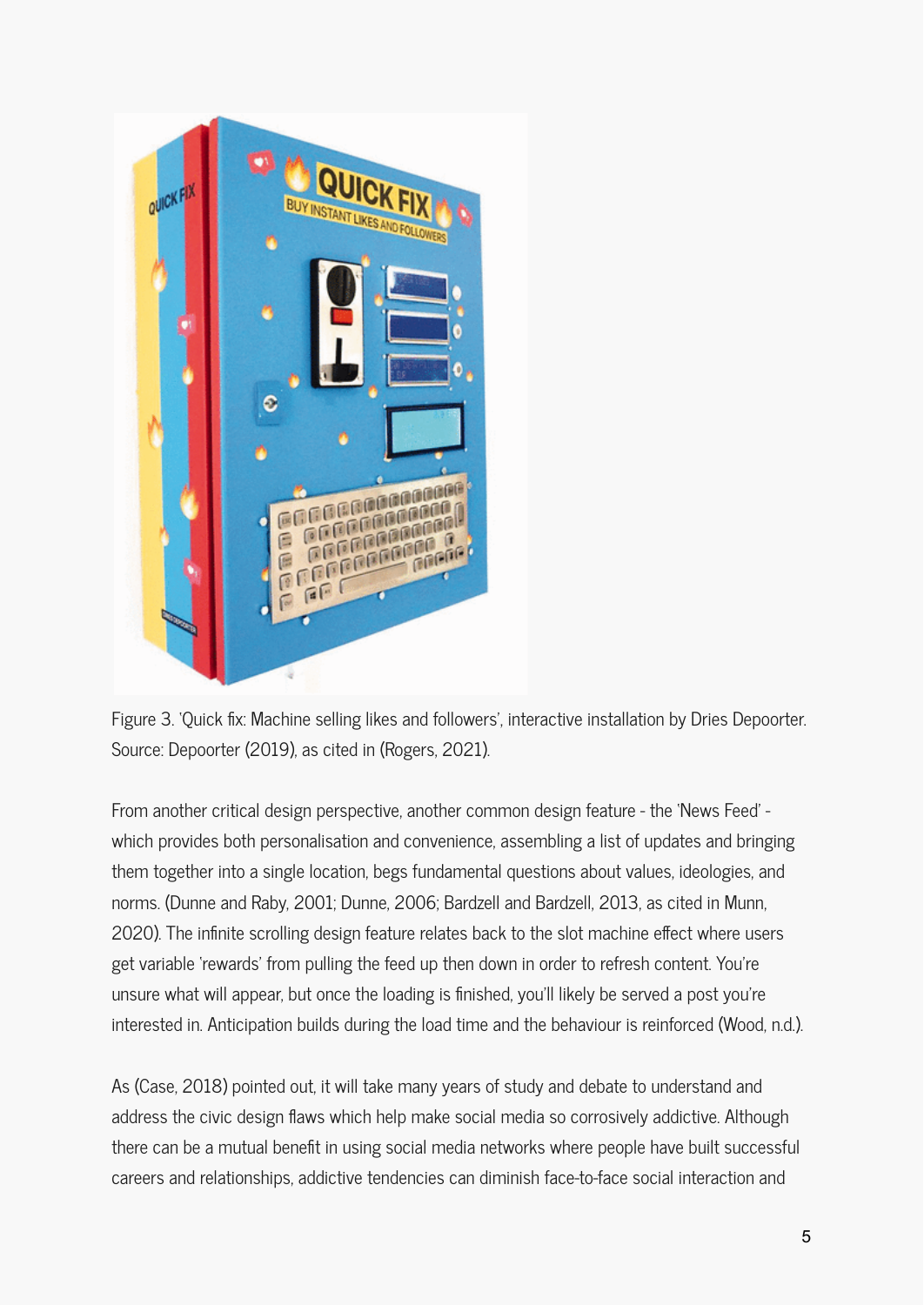the economic, social, and health outcomes resulting from it (Bekalu, McCloud and Viswanath, 2019).

Adam Alter, author of Irresistible: The Rise of Addictive Technology and the Business of Keeping Us Hooked, draws on the words of Tristan Harris who says "there are a thousand people on the other side of the screen whose job it is to break down the self-regulation you have" (Wu, n.d.). This questions the moral dilemma taken on by the designers involved, between unethical practices and creating exciting experiences for users.

Claudine Derksen studied Contemporary Media Practice at University of Westminster and since graduating, she has worked in the creative media sector collaborating on wide-ranging marketing and social media campaigns. Claudine works with The Margate School, an independent nonprofit art school, leading their marketing strategies whilst studying part-time on their Visual Communication postgraduate course. She is interested in understanding the deeper psychology and ethics behind branding and marketing. When Claudine isn't working or studying, she continues to develop her own art practice and occasionally takes on commission work.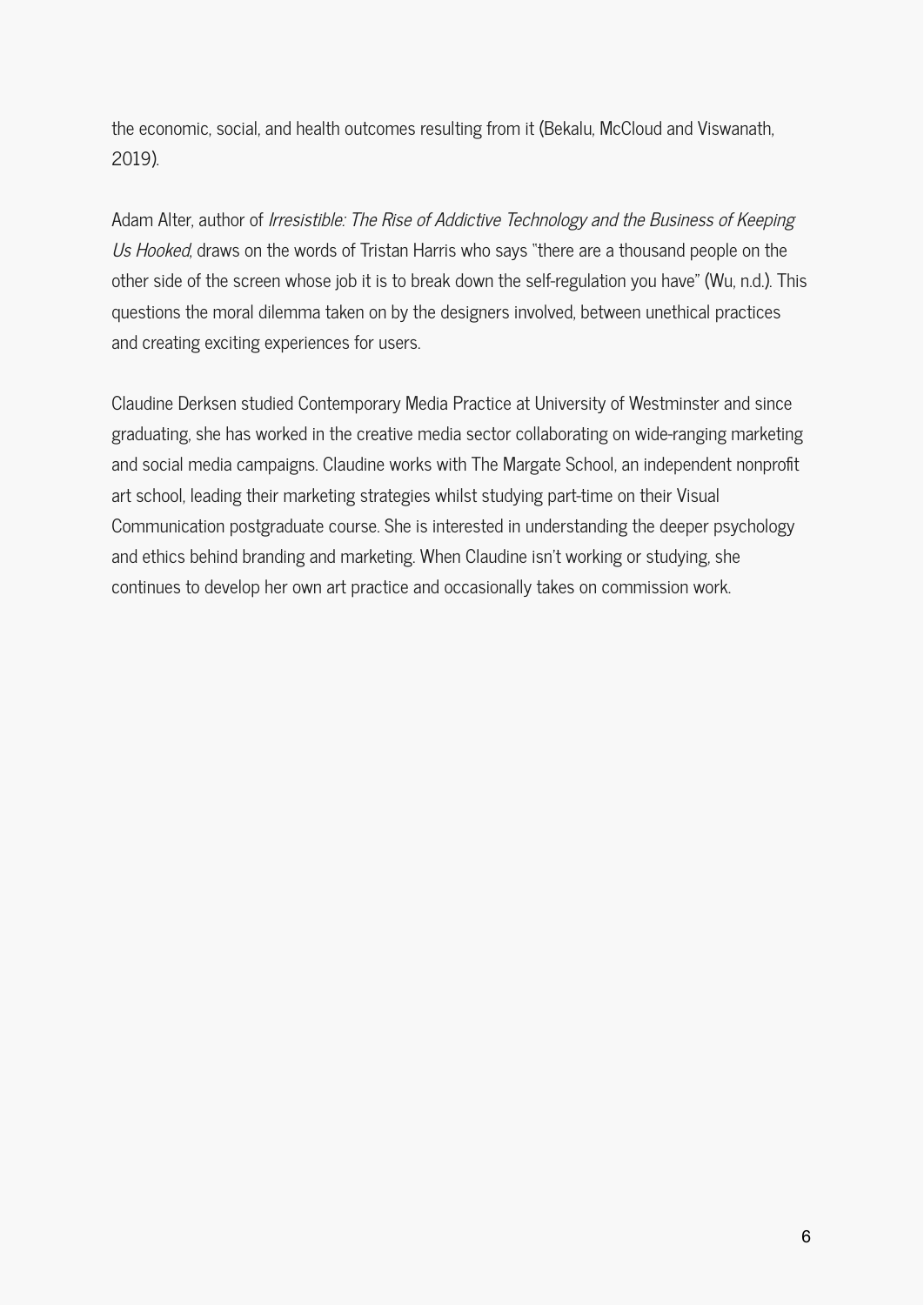## **References**

About.facebook.com. 2022. Welcome to Meta | Meta. [online] Available at: <https://about.facebook.com/meta/> [Accessed 12 January 2022].

Bardzell J, Bardzell S (2013) What is "critical" about critical design? In Mackay W (Ed.), Proceedings of the SIGCHI Conference on Human Factors in Computing Systems (pp. 3297–3306). Association for Computing Machinery. https://doi.org/10.1145/2470654.2466451

Bekalu, M., McCloud, R. and Viswanath, K., 2019. Association of Social Media Use With Social Well-Being, Positive Mental Health, and Self-Rated Health: Disentangling Routine Use From Emotional Connection to Use. Health Education & Behavior, 46(2\_suppl), pp.69S-80S.

Bhargava, V. and Velasquez, M., 2020. Ethics of the Attention Economy: The Problem of Social Media Addiction. Business Ethics Quarterly, pp.1-39.

Case, A., 2018. TechCrunch is part of the Yahoo family of brands. [online] Techcrunch.com. Available at:

<https://techcrunch.com/2018/04/16/the-problems-with-facebook-are-inherent-in-its-design-bu t-that-can-change/?guccounter=1&guce\_referrer=aHR0cHM6Ly93d3cuZ29vZ2xlLmNvbS8&guc e\_referrer\_sig=AQAAAE8SjUccozjF\_gW4MuPZzte7MZAH9gv8Bi\_qmsTR\_H482PmQWEBsT7D4 nvNZPO6KUMwMGVKetgGkduzVtqXqDS8J0MkQZheSMM-8W6VPCmrxjl3Yac728xJy2ycaXGCxb uaL2EyO9KaFF2t52aGNlGXec3MuQr70eeEE6HvKyO6F> [Accessed 12 January 2022].

Cherney, K., 2020. Social Media Addiction: What It Is and What to Do About It. [online] Healthline. Available at: <https://www.healthline.com/health/social-media-addiction> [Accessed 12 January 2022].

Chow, A., 2022. Here Are the First Comprehensive Safety Guidelines for the Metaverse. [online] Time. Available at: <https://time.com/6133271/oasis-safety-metaverse/> [Accessed 12 January 2022].

Clark, P., 2021. What Is the Metaverse and Why Should I Care?. [online] Time. Available at: <https://time.com/6116826/what-is-the-metaverse/> [Accessed 12 January 2022].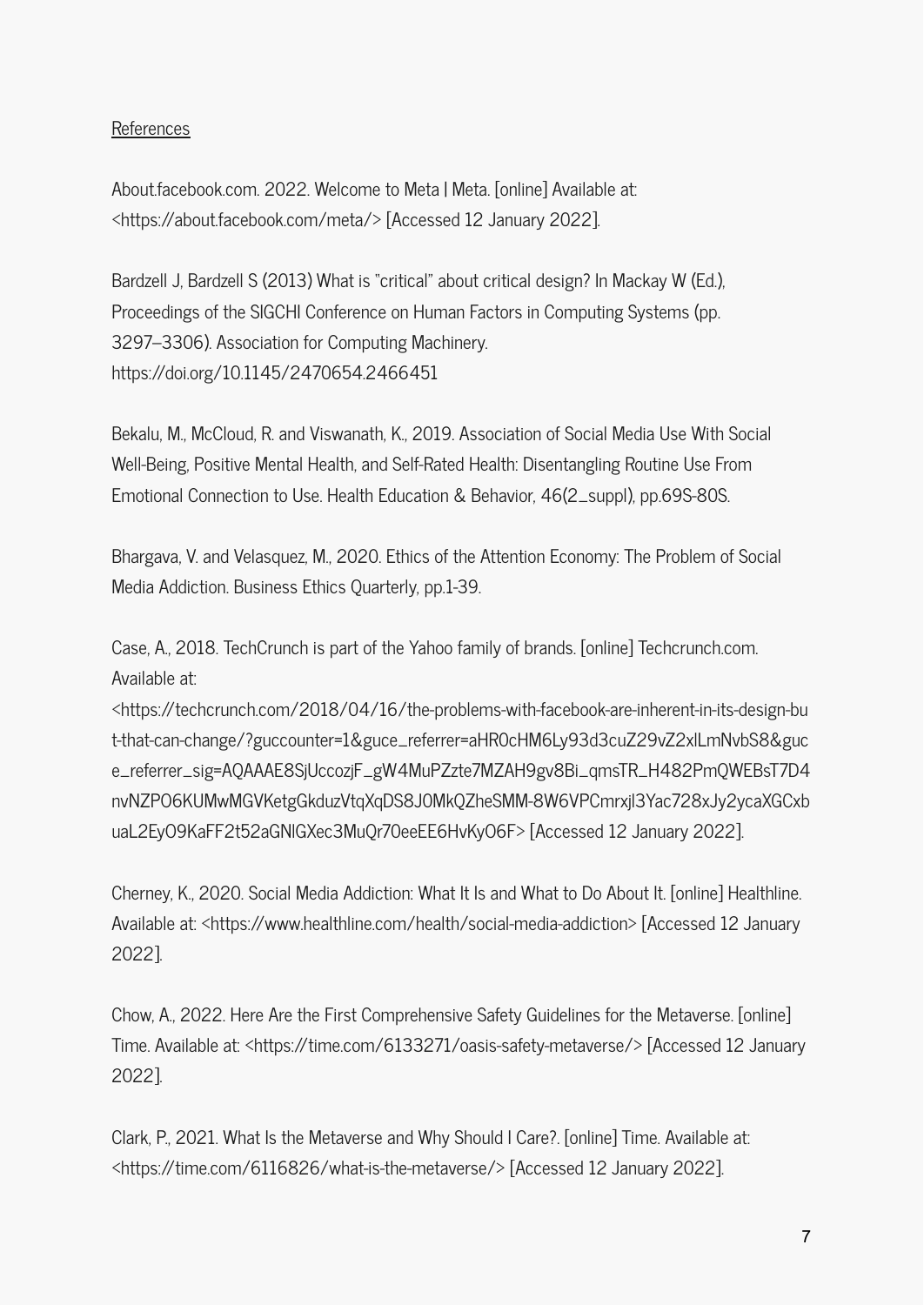Claudine Derksen, 2022. Reaction emojis on Facebook. [image] Available at: <https://www.facebook.com/> [Accessed 13 January 2022].

Dunne A, Raby F (2001) Design Noir: the secret life of electronic objects. Springer Science Business Media

Dunne, A., 2008. Hertzian tales: Electronic products, aesthetic experience, and critical design. MIT press.

Fischer, B. and Herbert, C., 2021. Emoji as Affective Symbols: Affective Judgments of Emoji, Emoticons, and Human Faces Varying in Emotional Content. [online] frontiers. Available at: <https://www.frontiersin.org/articles/10.3389/fpsyg.2021.645173/full> [Accessed 13 January 2022].

Foer, F., 2017. Why governments should protect us from barely-taxed tech monopolies. [online] the Guardian. Available at:

<https://www.theguardian.com/technology/2017/oct/19/surveillance-capitalism-government-bi g-tech-privacy> [Accessed 13 January 2022].

Griffiths, M.D., 2018. Adolescent social networking: How do social media operators facilitate habitual use?. Education and Health, 36(3), pp.66-69.

Harris, T., 2019. Optimizing for engagement: Understanding the use of persuasive technology on internet platforms. US Senate Testimony on behalf of Center for Humane Technology, 6, p.25.

Hamilton, I., 2021. Whistleblower Frances Haugen says Facebook's investment in the 'metaverse' shows how its priorities are all wrong. [online] Business Insider. Available at: <https://www.businessinsider.com/facebook-metaverse-frances-haugen-whistleblower-shocked-b y-investment-2021-10?r=US&IR=T> [Accessed 12 January 2022].

Hilliard, J., 2019. Social Media Addiction. [online] Addiction Center. Available at: <https://www.addictioncenter.com/drugs/social-media-addiction/> [Accessed 12 January 2022].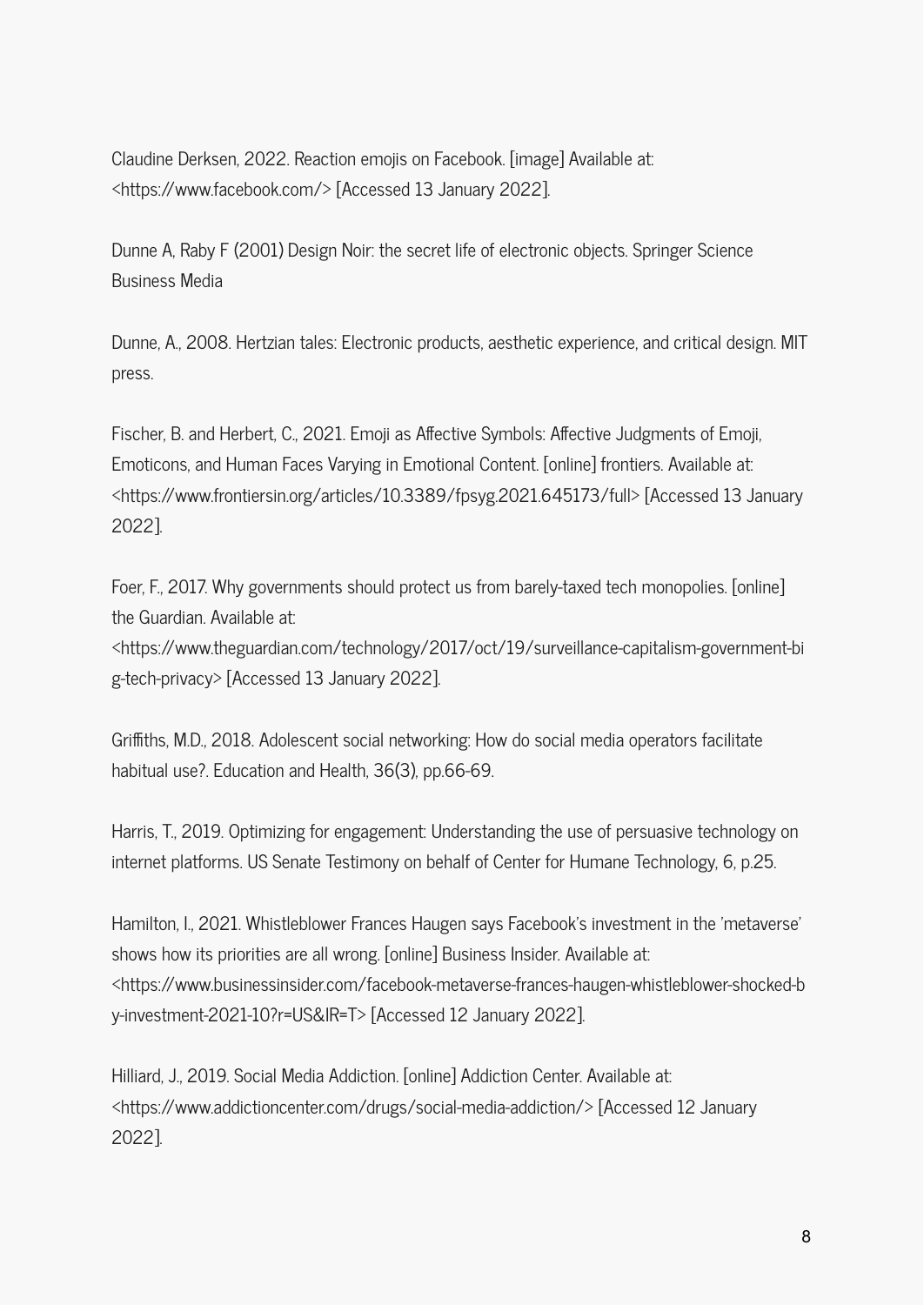Morgans, J., 2017. Your Addiction to Social Media Is No Accident. [online] Vice.com. Available at: <https://www.vice.com/en/article/vv5jkb/the-secret-ways-social-media-is-built-for-addiction> [Accessed 12 January 2022].

Muhammad, Z., 2021. Here Are the Most Popular Social Media Platforms in the World (And the Companies Behind Them). [online] Digitalinformationworld.com. Available at: <https://www.digitalinformationworld.com/2021/12/here-are-most-popular-social-media.html> [Accessed 12 January 2022].

Munn, L., 2020. Angry by design: toxic communication and technical architectures. [online] https://www.nature.com/. Available at: <https://www.nature.com/articles/s41599-020-00550-7> [Accessed 12 January 2022].

Prisco, J., 2018. Shigetaka Kurita: The man who invented emoji. [online] CNN. Available at: <https://edition.cnn.com/style/article/emoji-shigetaka-kurita-standards-manual/index.html> [Accessed 12 January 2022].

Pontefract, D., 2018. We Need Chief Ethics Officers More Than Ever. [online] Forbes. Available at: <https://www.forbes.com/sites/danpontefract/2018/05/16/we-need-chief-ethics-officers-more-t han-ever/?sh=28670366100a> [Accessed 13 January 2022].

Rogers, R., 2021. Visual media analysis for Instagram and other online platforms. Big Data & Society, 8(1), p.205395172110223.

Roy, A., 2021. Unpacking Meta: Where Did the Word Metaverse Come From?. [online] XR Today. Available at:

<https://www.xrtoday.com/virtual-reality/unpacking-meta-where-did-the-word-metaverse-come-fr om/> [Accessed 12 January 2022].

Varsha Pammi, 2020. Interaction Design Uploading a video. [image] Available at: <https://uxplanet.org/what-makes-tiktok-so-addictive-e951f4ba8052> [Accessed 13 January 2022].

Williams, J., 2018. Stand out of our light: freedom and resistance in the attention economy. Cambridge University Press.